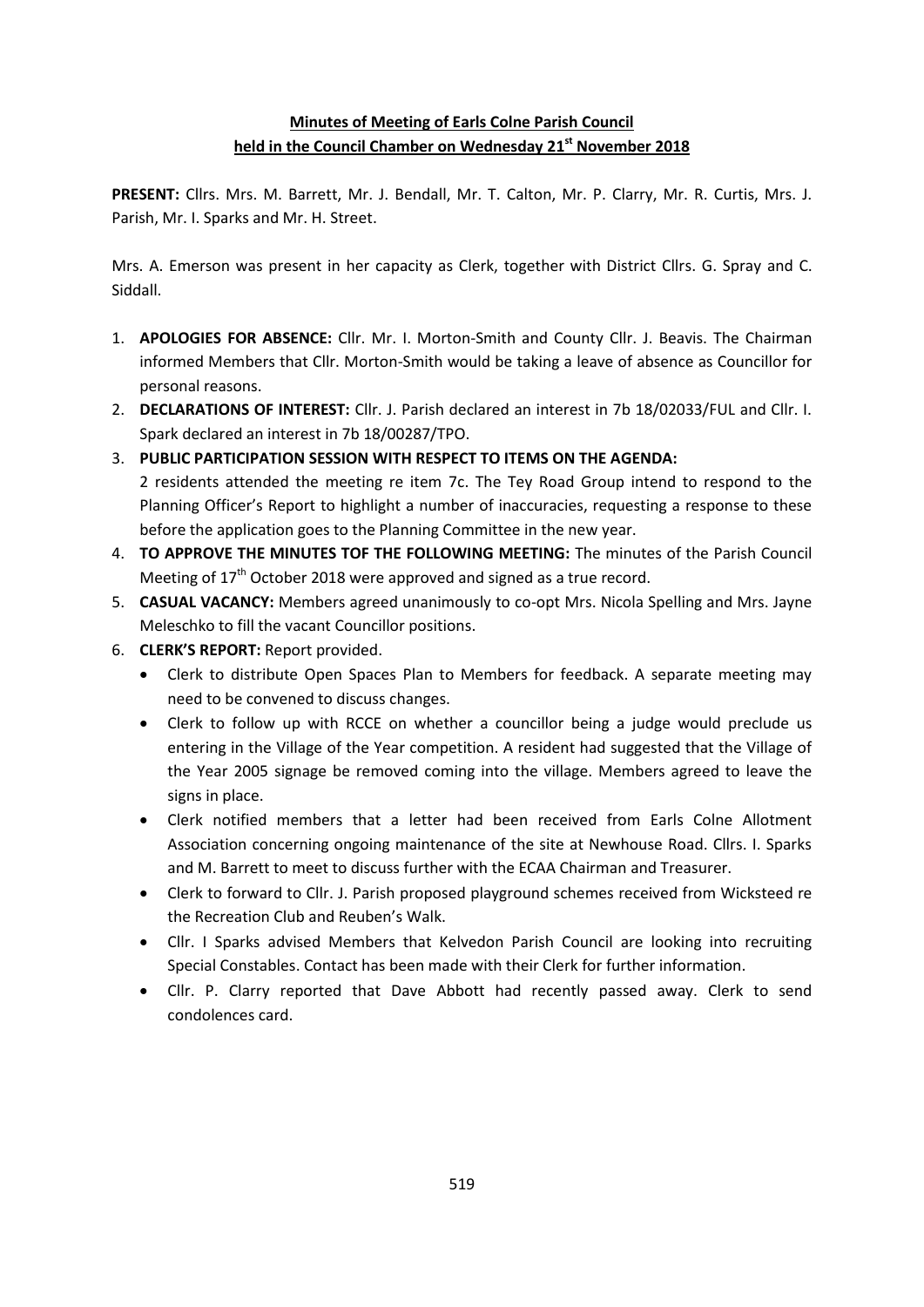## 7. **PLANNING:**

a) Decisions reached by Braintree District Council as follows:-

| <b>Application No.</b>       | <b>Description</b>                                                                                                                                                                                         | Location                       | <b>Decision</b>          |
|------------------------------|------------------------------------------------------------------------------------------------------------------------------------------------------------------------------------------------------------|--------------------------------|--------------------------|
| 18/00241/TPO                 | Notice of intent to carry out works to trees<br>protected by Tree Preservation Order 19/00 -<br>Cut back by 3 metres on large bows and 2<br>metres on smaller laterals higher up from Ash<br>and Oak trees | 11 Coggeshall Rd               | Application<br>Refused   |
| 18/01462/LBC<br>18/01461/FUL | side<br>single<br>extension<br>Proposed<br>storey<br>following demolition of metal shed                                                                                                                    | Peartree Farm<br>Coggeshall Rd | Application<br>Permitted |

|  |  | b) Current Applications were reviewed by the Parish Council as follows:- |  |  |
|--|--|--------------------------------------------------------------------------|--|--|
|--|--|--------------------------------------------------------------------------|--|--|

| <b>Application No.</b> | <b>Description</b>                                | Location               | <b>Parish Council</b> |
|------------------------|---------------------------------------------------|------------------------|-----------------------|
|                        |                                                   |                        | <b>Decision</b>       |
| 18/00320/TPO           | Notice of intent to carry out works to trees      | 11 Coggeshall Road     | No objection          |
|                        | protected by TPO 19/00 - Cut back 4 bows of       |                        |                       |
|                        | Oak tree by 1.5m and remove 1 low Ash branch      |                        |                       |
| 18/02033/FUL           | Construction of single storey extension to rear   | Gatehouse Farm,        | No objection          |
|                        | of existing building                              | Coggeshall Road        |                       |
| 18/01977/FUL           | Proposed extension to existing sales building to  | <b>Broomfield Farm</b> | No objection          |
|                        | form new café with outdoor seating, new           | Nurseries,             |                       |
|                        | outdoor plant sales area and extension to         | Coggeshall Road        |                       |
|                        | existing car parking                              |                        |                       |
| 18/00287/TPO           | Notice of intent to carry out works to tree       | 20 Morleys Road        | No objection          |
|                        | Protected by Tree Preservation Order 40/00 -      |                        |                       |
|                        | Reduce oak tree back to previous cut points       |                        |                       |
| 18/01861/LBC           | Replacement of hall ceiling and cornice detailing | Colne House,           | No objection          |
|                        | existing being unsafe                             | <b>Station Road</b>    |                       |

- c) Planning Committee Meeting Tuesday  $20^{th}$  November 18/00214/OUT Land Rear of Tey Road. Application was withdrawn from Committee. Cllr. G. Spray confirmed this was entirely procedural and not due to concerns over the report. A key sentence was missed out of all site notices and the notice in the Halstead Gazette. Cllr. C. Siddall provided a copy of the recent CLA Policy Briefing 'Sustainable Villages – Making Rural Communities Fit for the Future'. Clerk to distribute to all Members.
- d) Re-consultation on 18/00371/REM Land North East of Station Road. Members agreed that no further response was required from the Parish Council in relation to this application.
- e) Cllr. P. Clarry will be responsible for planning matters to be presented at next Parish Council Meeting.
- 8. **MEMBER'S REPORTS:**
- a) Highways Briefing  $-7<sup>th</sup>$  November. Chairman provided a brief overview of the briefing.
- b) Highways Devolution Pilot  $15<sup>th</sup>$  November. Chairman updated Members on briefing provided by Cllr. Kevin Bentley. The initiative will no longer be run as a pilot scheme; instead all 85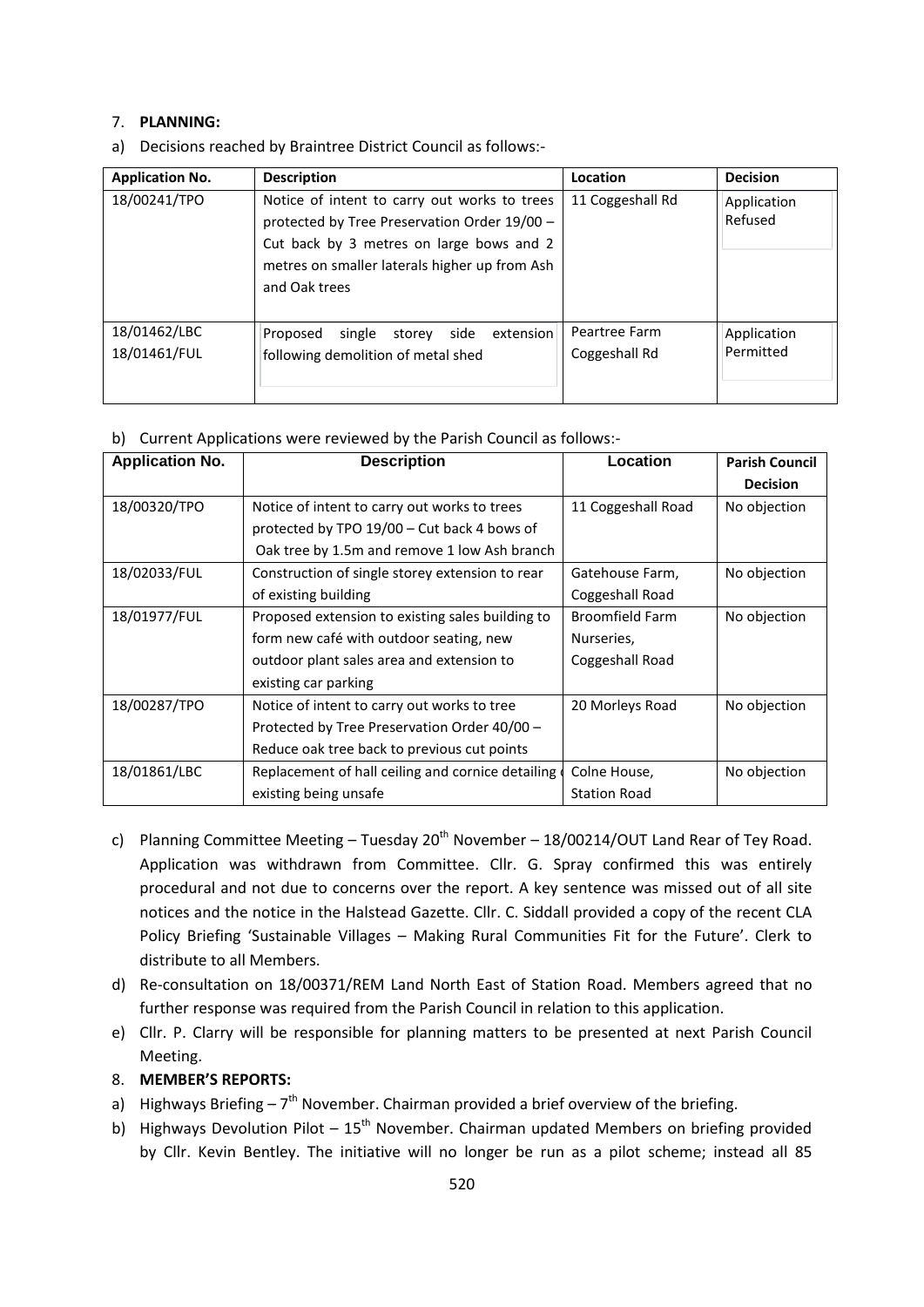councils that expressed an interest will have the option to participate. There will be no new money. Existing funds will be diverted to cover costs and there will be no start-up funding. Earls Colne Parish would receive approximately £2,500 p.a. Members agreed to proceed with scheme. Chairman to draft letter to EALC.

- c) Remembrance Sunday Cllr. I. Sparks provided a report on Remembrance Sunday activities. Service and Memorial were well attended and positive feedback has been received re use of silhouettes. Clerk to thank the Constitutional Club for their hospitality. It was noted that despite the use of the amplifier, some members of the public were unable to hear at the outside service. Cllr. I. Sparks advised that there are plans to re-use the silhouettes in future years.
- 9. **CHRISTMAS CAROL EVENT:** Members encouraged to attend the Christmas event on Tuesday 11<sup>th</sup> December this year. Similar format as previous years. This year lanterns will be handed out as attendees enter the church.
- 10. **NEIGHBOURHOOD PLAN:** Cllr. T. Calton provided an update on the NP and reiterated that decision would be made on whether to proceed at the December meeting. A resident had suggested that letters be distributed to parents at the school to encourage participation from that age group within the village. Clerk to contact schools to confirm that they would be happy to distribute letters on behalf of the Parish Council. Cllr. T. Calton to draft letters for the Primary School, Honywood and Ramsey. Cllrs. M Barrett and H. Street expressed an interest in attending the Neighbourhood Plan Networking Event on  $14<sup>th</sup>$  December – Clerk to book places.
- 11. **PREPARATION OF BUDGET 2019/20:** Members reminded that budget meeting will be held on Wednesday 5<sup>th</sup> December at 7pm. Any items to be considered in budget should be sent to the Clerk by Monday 26th November. It was agreed that Solar Panels for the Village Hall should be discussed outside of the budget meeting as this initiative would need to be pursued before next year's budget. Clerk to include on December agenda.
- 12. **COMMUNITY WORKER:** No matters reported.
- 13. **ESSEX COUNTY COUNIL MATTERS:** No matters reported.
- 14. **CAR PARK AND PUBLIC CONVENIENCES:** The recent water bill for the public conveniences and store was very high due to increased watering of plants during the summer and as a result of a leak which took some time to resolve. Clerk to follow up on sewerage charge reduction and potential installation of meter.
- 15. **BRAINTREE DISTRICT COUNCIL MATTERS:** It was noted that a recent application (18/00208/TPO) for works to a tree which was refused by BDC Planning Department, appear to have been carried out. Clerk to follow up with Enforcement Officer.
- 16. **VILLAGE HALL:**
- a) Parking Bay Markings. It was agreed that Clerk should place notices on cars parked outside the front of the village hall to encourage residents to leave parking bays free for council use. Members agreed not to pursue parking bay markings or installation of bollards.
- b) Defibrillator. Members were advised that First Valley Responders will no longer take responsibility for the defibrillator at the village hall. Cllr. I. Sparks to become Custodian and costs detailed in meeting notes to be included in budget. Members agreed that the defibrillator outside the school did not fall under the Parish Council's responsibility.
- 17. **HEALTH AND SAFETY:** No matters reported.